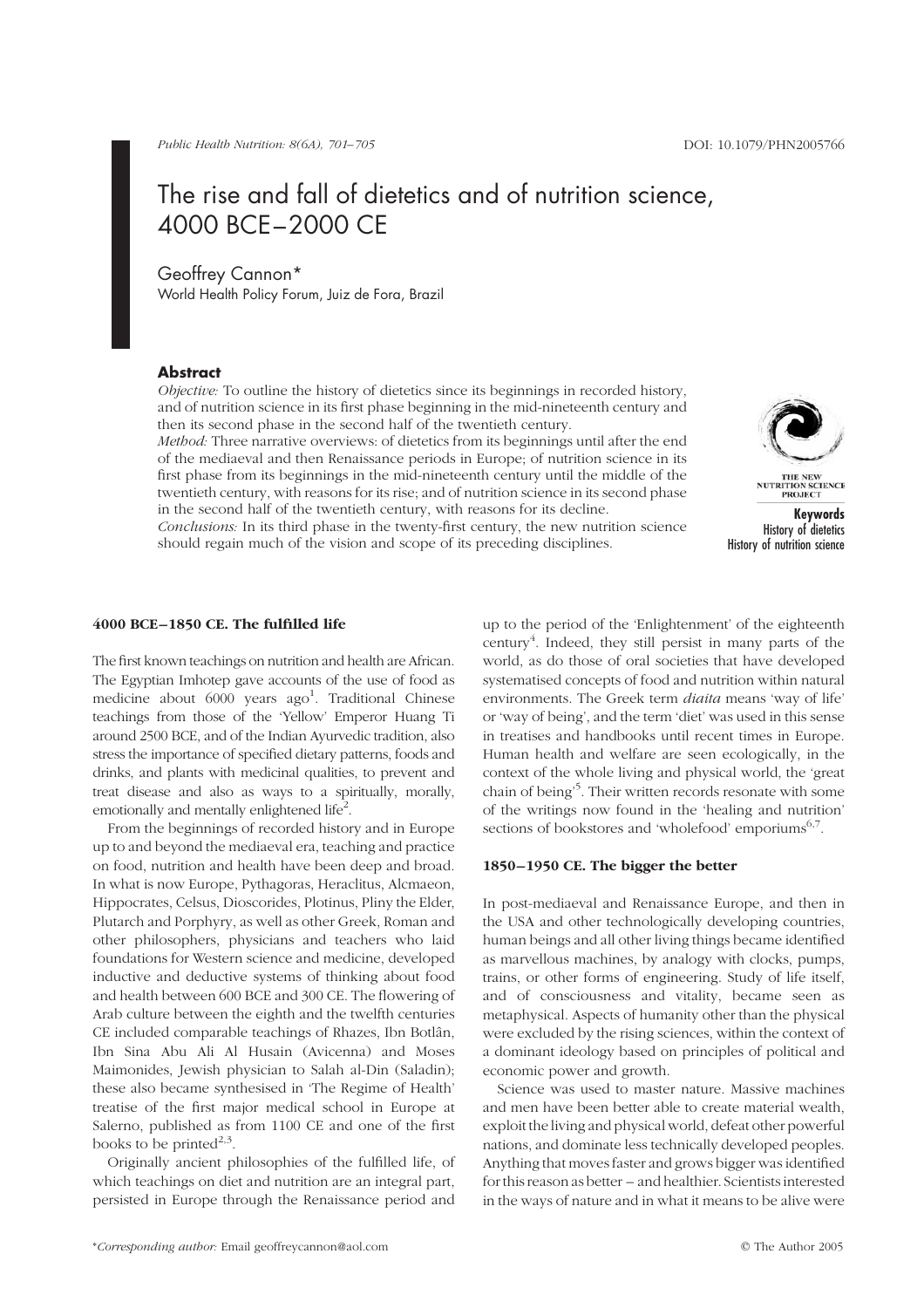Nutrition scientists have taken a deep or broad view of their work and its implications since the beginnings of the discipline in the early nineteenth century; as have their predecessors, whose teachings and writings laid the foundations of dietetics as an empirical discipline. In the first years of the twenty-first century, the original vision and scope of nutrition science and of food and nutrition policy are being revived.

dismissed as 'vitalists' and 'nature philosophers' and such terms became phrases of abuse<sup>8</sup>.

Nutrition science in its modern form dates from the early to mid-nineteenth century; it had the effect of creating dietetics as a separate paramedical profession<sup>9</sup>. The first generations of physiologists, biochemists and physicians who created nutrition science along the lines of the disciplines in which they were trained, believed they could change the world. So they did, once governments and industry endorsed their ideas. The dimensions of nutrition narrowed but its scope widened. It became less a philosophy of life, more an instrument of state.

### Chemistry and revolution

The German chemist Justus von Liebig, building on the work of Antoine Lavoisier, Francois Magendie, Jöns Berzelius, William Prout, Gerrit Mulder and others, who worked most of his productive life in Giessen, was a founder of biochemistry, and was the founder of nutrition as a biochemical science. His stamp on public affairs is comparable with that of Louis Pasteur in the field of microbiology. Both men possessed astounding energy, both courted the ruling classes; both smashed the reputations of fellow scientists whose views were holistic and ecological; and both facilitated the supremacy of current conventional science and practice $8,10,11$ .

Emerged from its alchemical origins, chemistry became the rising science, and nutrition a biochemical discipline, because von Liebig and his followers realised that physiological chemistry (as it was at first termed) could be used to harness and master nature and to engineer the food systems of industrialising countries. Von Liebig grasped the significance of protein as the chemical compound that accelerates the early growth of plants, animals and humans. Once protein was isolated and identified as the primary or master nutrient and so the nutritional expression of the dominant European ideology, food systems engineered to emphasise animal protein had the power to change the world, as they have  $done^{8,12}$ .

The science of nutrition in its first period, roughly between 1850 and 1950, was harnessed by governments of the great European powers and the USA to increase the yield of food from plants and animals, and to build up their human resources, when more and more factory workers and foot soldiers were needed to increase national advantage and to service industrialisation and imperialism.

In the most powerful European countries, philanthropists and politicians were united in their interest in nutrition. Both were preoccupied with the condition of the poor, partly for fear of uprisings of enraged ideologues and under-classes. 'Many have died of starvation, where long-continued want of proper nourishment has called forth fatal illness, when it has produced such debility that causes which might otherwise have remained inoperative brought on severe illness and death. The English working class men call this "social murder"'. This is Friedrich Engels writing in the mid- $1840s^{13}$ ; in 1848 he and Karl Marx were in Germany fomenting the revolutions that swept through continental Europe<sup>14</sup>.

It was then that von Liebig and his followers throughout Europe and then the USA blazoned chemistry as the solution for plant, animal and human breeding, and even as containing the secrets of life itself. This was the time when the priorities of chemical nutrition ceased to be conceptual and experimental, and became dictated by social, economic and political factors<sup>8</sup>. Its prescription was protein of animal origin. 'A vastly more important question than even the victualling of the navy...is that of victualling of the masses at home', wrote a British commentator<sup>15</sup>. What is at the moment deteriorating the lower stratum of the population? – the want of a sufficient supply of nitrogenous food...why should we not have meat too?'

### Food security and war

Nutrition science was in the big time. Its teaching and practice were at first dominated by Britain and Germany, and later by the USA and Britain. Half the economic growth in the UK and other Western European countries between 1790 and 1980 is attributed to improvements in population nutrition, together with other public health measures such as proper sanitation<sup>16</sup>. Its impetus continued, with early twentieth century experiments identifying a series of diseases whose usual fundamental cause is deprivation and destitution as vitamin-deficiency diseases. In the USA, following Wilbur Atwater's work on energy and protein, Elmer McCollum and others established 'the newer knowledge of nutrition'. In Britain, the prescriptions of John Boyd Orr, Jack Drummond, Hugh Sinclair and others were adopted by government as an essential part of the 1939–1945 war effort, and the national food system was engineered so as to become more nourishing  $4,12$ .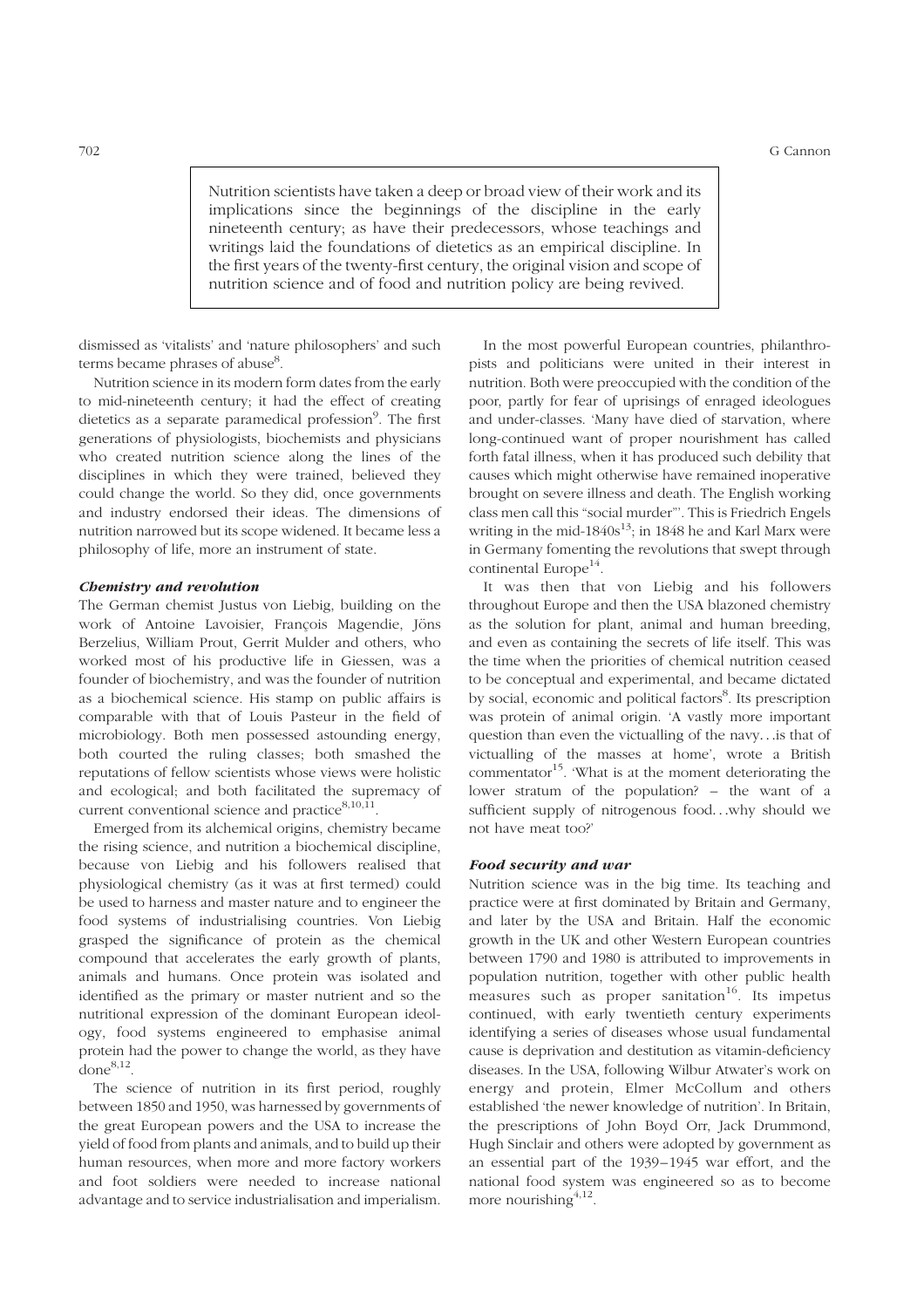Rise and fall of dietetics and nutrition science 703

Boyd Orr, the most eminent founder of public health nutrition, was the first director-general of the Food and Agriculture Organization of the United Nations (UN) and to date the last nutrition scientist to be a Nobel laureate – a Peace Prize for his work advocating equity of world food supplies. While trained as a physician and physiologist, he embraced the environmental, social, economic, political, ethical and human rights dimensions of nutrition, and pressed its importance on policy-makers and in the media spotlight $17$ .

Boyd Orr had an impact on national public policy in Britain in the 1930s and 1940s comparable with that of von Liebig in the previous century. His proposals were built into programmes celebrated by Peter Medawar as 'the best single example known to me of synergy between science and government'18, which controlled and shaped the British food supply during the 1939–1945 war, and were a factor in its outcome.

Thus, between the mid-nineteenth and the midtwentieth centuries, nutrition in its biochemical aspect became applied as part of central government policies in Europe and North America. The overall objectives of successive governments were internal social security, competitive advantage over other industrialised nations, and world domination. Consequent food and nutrition policies included legal, fiscal, regulatory and other methods affecting price, availability and quality. They worked.

## 1950–2000 CE. Decline and fall

In the second half of the twentieth century the genie of nutrition was put back in the bottle. External forces – some global, others with special effect in the USA, the UK and their spheres of influence – made the theory and practice of nutrition less significant and more specialist, and nutrition scientists less confident and more defensive. The thrill had gone.

These forces and others explain the paradoxical waning importance of nutrition in a period when it became evident that food and nutrition modifies the risk of those chronic diseases that are now the major immediate causes of premature disability and death throughout the world<sup>19,20</sup>. Many of these forces do not apply only to the science of nutrition and to nutrition and food policy. They can be identified under the headings of complacency, oligarchy, cacophony, technocracy and ideology.

# **Complacency**

### 1. 'Conquest' of nutritional deficiencies

After the 1939– 1945 World War it was generally agreed that human nutrition was no longer a subject worth serious scientific attention. Jack Drummond wrote: 'There is no problem of nutrition in Britain today... The position is perfectly clear-cut<sup>,4</sup>. Donald Acheson, who in the 1980s as Chief Medical Officer controlled UK official nutrition

policy committees, said when he was a medical student in the late 1940s: 'There were no remaining problems in human nutrition... All that was necessary was to eat a good mixed diet...avoid obesity and all would be well<sup>21</sup>. Problems of food insecurity and nutritional deficiency remained front-rank public health priorities for much of the world, but these were seen mostly as mundane issues of food supply, emergency aid or clinical intervention.

### 2. 'Conquest' of infectious diseases

Coincidentally, antibacterial drugs were first manufactured on a mass scale in the 1939 –1945 war. In the 1950s and 1960s the first generations of antibiotics proved successful treatment for many transmissible diseases, and so seemed to prove the 'germ theory' of Louis Pasteur, Paul Ehrlich and others: not only that most (if not all) diseases are caused by microbes, but also that they can be cured by antimicrobial drugs. In the professional and lay mind diseases have become confused with external agents, needing aggressive intervention with pharmaceuticals administered by physicians $2^2$ . The discovery of the therapeutic power of antimicrobials, and thus the spectacular growth of the pharmaceutical industry, has led to the ascendancy of modern medicine and therefore to the decline of public health and of social and environmental aspects of nutrition.

### **Oligarchy**

## 3. Maintenance of government control

Between 1939 and 1945 democracy was modified or suspended in those countries fighting a war of national survival. National food supplies were shaped by government-appointed committees of civil servants, industrialists and scientists whose main task was to increase production and ensure food and nutrition security. Having got into the habit of secretive policy-making, the UK government maintained this closed committee system into the 1970s; and perhaps because of the freak chance that Margaret Thatcher was an industrial food chemist by training (having devised cake fillings before she entered politics) also throughout the 1980s. Many senior nutrition scientists advised government, subject to the Official Secrets Act. If they attempted to question any aspect of the national food system, their findings were ignored, overturned, suppressed or denounced<sup>23-26</sup>.

### 4. International agency unaccountability

The victorious nations who controlled the newly formed UN specified that its policies on food and nutrition should focus on increased industrialisation and production of food in rich countries; and programmes whose stated purpose was to achieve food security and to control and treat nutritional deficiencies in poor countries. Until the 1990s the UN system was unresponsive to the evidence causally linking inappropriate food and nutrition to major chronic diseases $^{27}$ . Remoteness of the UN agencies is as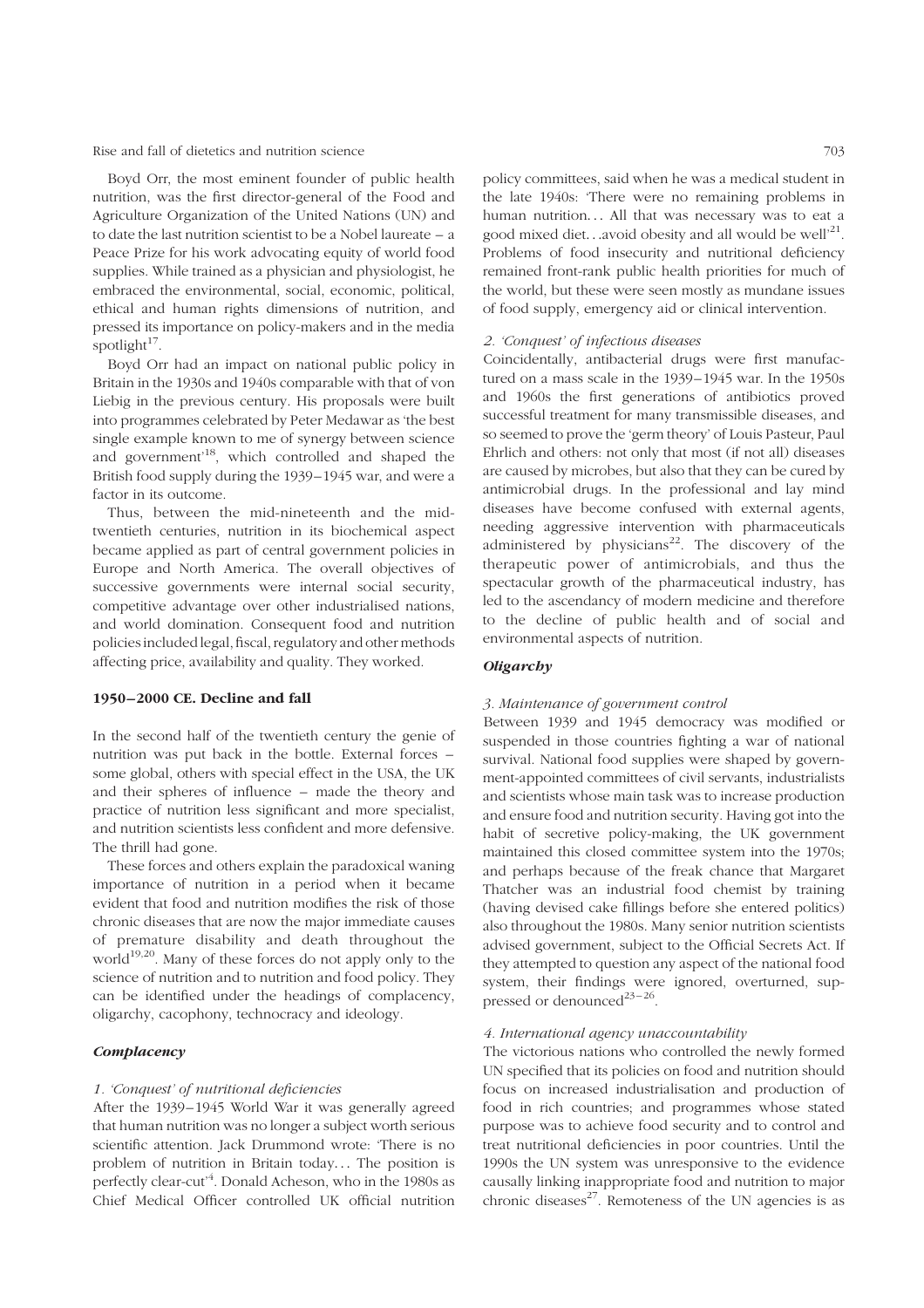nothing compared with that of the World Bank, the International Monetary Fund and the World Trade Organization, whose policies and programmes, which increasingly shape global food systems, are commonly seen as an extension of the foreign and trade policies of the most powerful nations $^{28}$ .

### **Cacophony**

## 5. Unexplained policy U-turns

In the 1950s and 1960s it was said that fat should 'provide at least 25 per cent of the calorie value of the diet' and 'it is appropriate to increase this proportion to about 35 per cent'29,30. From the 1960s the recommendation went from more to less: consumption of fat should be cut to 30% or 30 –35% of calories, and from 1990 on a global basis to 15–  $30\%$  of calories<sup>19,20,31</sup>. The explanation, that the shift reflected changed priorities from prevention of deficiencies to prevention of obesity and heart disease, was never successfully communicated to politicians or the public. Also demoralising to the profession was the 'great protein fiasco': the massive recalculation of human protein requirements in the 1970s which 'at the stroke of a pen' closed the 'protein gap' and destroyed the theory of pandemic 'protein malnutrition'32.

### 6. Marketing and advertising babble

The spend on marketing and advertising of the largest food and drink manufacturers, most of whose lead products have nutritional profiles generally agreed to be unhealthy, continues to increase exponentially. The global spend of Coca-Cola and also of McDonald's was recently calculated to be  $US$  1.4 billion a year<sup>33</sup>. Many manufacturers' messages conflict with others, and also with those of food retailers, and most conflict with the findings of nutrition science. Nutrition advice has been distorted by trade groups protecting the interests of milk, baked goods, soft drinks, sugar and salt, with massive budgets spent on lobbying legislators; and also by national and global nutrition foundations controlled or influenced by those sectors of industry whose products are energydense, high in fat, sugar and/or salt<sup>34</sup>.

# **Technocracy**

# 7. Accelerating specialism

From postgraduate to Nobel laureate, scientists are expected to undertake and publish original work. What this means is an exponential increase of more and more specialist research and journals. Nutrition scientists are not trained to see much of the context of their work and few can find the time to do so. Much research is minutely detailed, and a considerable fraction, especially in sensitive areas, is funded defensively by interested parties such as sectors of the food industry. The recent drive originating in the USA to give pre-eminent credibility to the results of randomised controlled trials, a type of study whose main use is to test the efficacy of drugs $35,36$ , would if generally accepted have the effect of vitiating most epidemiological and experimental studies designed to establish causal relationships between food and nutrition, and health and disease.

### 8. Corralling of science

Ever since the establishment of 'Big Science' in the USA to serve what President Eisenhower called 'the military – industrial complex', the scientific enterprise has become increasingly interdependent with government and industry, in general $37,38$  and in the biological sciences, including nutrition $39,40$ . Research scientists are now mostly dependent on funding from government and its agencies as well as from industry; and research institutes supported by public money are graded by ability to raise funds from industry. When such funding comes with expectations of a result favourable to the funder's policies, science is degraded and scientists demoralised. Scientists respond to such systematic pressure either by becoming detached from policy, or else by choosing to court government and industry funding.

# Ideology

### 9. Let the consumer beware

The laissez-faire ideology dominant since the 1980s is hostile to legal, fiscal and regulatory intervention in the public interest and to admission that food, nutrition and disease patterns have social, economic and political causes. Governments have withdrawn from public health, resist interventions designed to improve food systems, and mostly confine food and nutrition policies to information and education on prudent 'lifestyle'. Industry now lists some chemical constituents of processed food on standardised 'nutrition' labels $12$ . The approach generally adopted by governments is strikingly different from those for control of smoking of tobacco and drinking of alcohol, whose supply and demand are modified by taxation of price and regulation of advertising and marketing.

### 10. Band aid

UN agency programmes designed to eliminate food insecurity and deficiency diseases and achieve 'health for all' can be developed, maintained and sustained only if dominant nations are genuinely determined to address the fundamental causes of deprivation and disease. Instead, as dedicated officials within the UN system know and sometimes acknowledge, inequalities between and within high- and low-income countries are widening $41$ , and the wealthiest nations continue to use food trade and aid in order to create increased dependency and indebtedness in the South $42,43$ . Aid agencies distribute, sell and promote food of minimum nutritional standard as famine relief, and together with UN agencies distribute and promote